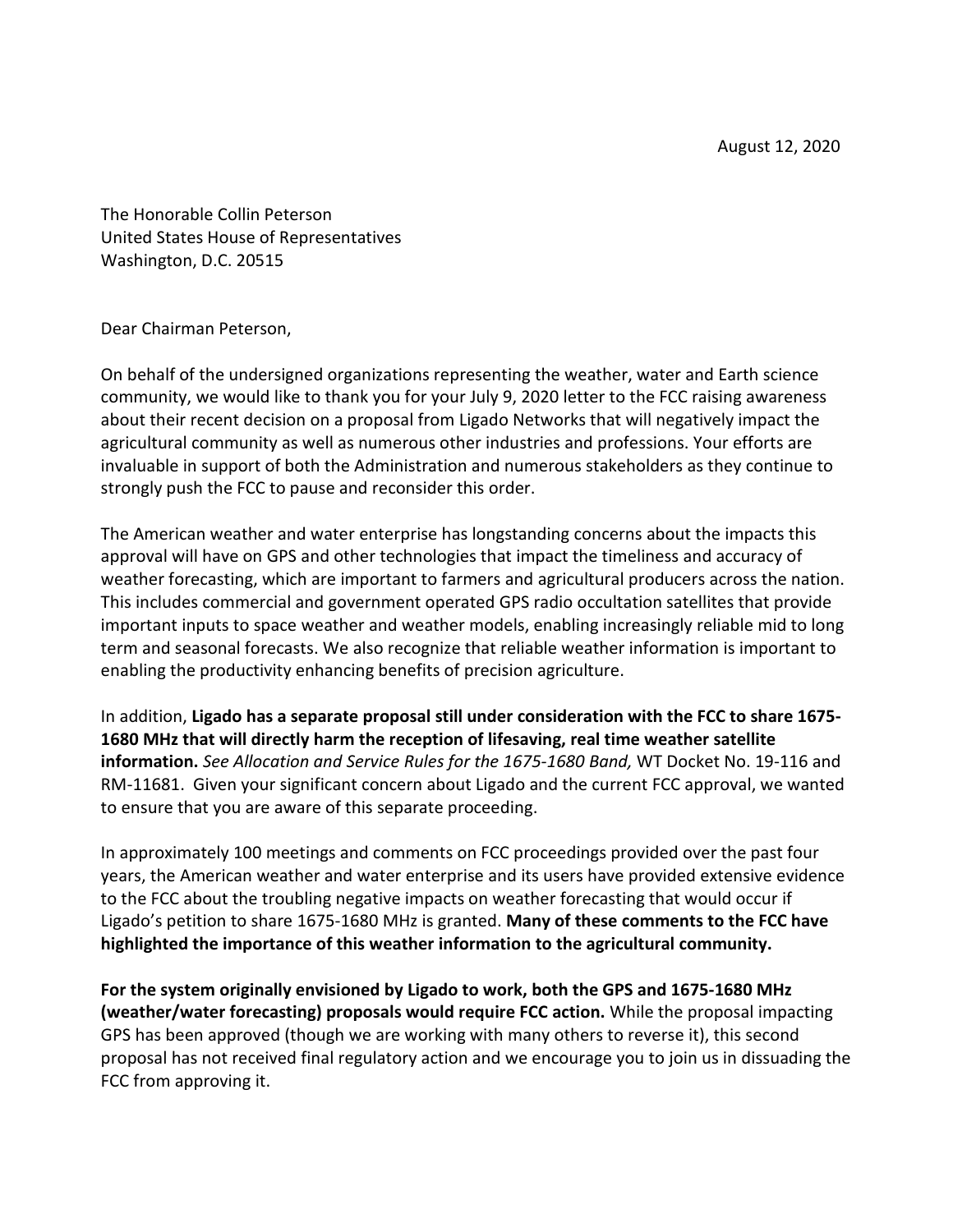The Ligado proposal to share 1675-1680 MHz will interfere with the transmission of real-time weather satellite information disseminated to forecasters in government, private industry, and academia who directly contribute to weather prediction and water management across the U.S. for the protection of life and property, including the agricultural community.

**DTN, a major weather information supplier to the agricultural community (headquartered in Burnsville, MN), opposes these proposals** because they will cause harmful interference to realtime weather data for their meteorologists who develop customized weather information for farmers and agricultural producers. Reliable weather information enables producers and agribusinesses to plan ahead, helping to maximize productivity.

In addition to concerns about GPS, these proposals will also impact the relay of real-time information from flood gauges in the most rural areas of the U.S., as noted in the map of data relay sensors in the U.S. The red dots on the map are sensors (including river, stream and tidal gauges) across the continental U.S. that rely on NOAA satellites to relay their information to users in real time. Under Ligado's proposal, spectrum interference is expected to block the data from some or all of these sensors, which will harm farmers and other rural enterprises who rely on important water level information for emergency response and planning.



Over the past five years in the U.S., natural disasters, such as droughts, floods, tornadoes and hurricanes, have been responsible for an average of over \$100 billion in losses annually. The reality of such weather disasters have impacted the nation's overall productivity as well, with 3-6% of the variation in the nation's GDP attributable to weather impacts. In addition, the agriculture sector is one of the most weather-impacted in the U.S. economy.

*Continental U.S. river, stream and coastal gauges that report via 1675-1680 MHz through NOAA's satellites*

Now is the time to signal to the FCC that spectrum sharing arrangements with Ligado in 1675-1680 MHz should not move forward to prevent interference with satellite technology relied on by the weather and water communities, and all those who rely on the information they produce, such as the agricultural industry.

Thank you for acting on this issue – and staying abreast of the impact of FCC actions on critical weather forecasts. As our nation combats the COVID-19 pandemic, it's paramount that we maintain the services and infrastructure that safeguard Americans' way of life.

Please contact Brittany Webster at the American Geophysical Union [\(bwebster@agu.org\)](mailto:bwebster@agu.org) or Renee Leduc with the American Meteorological Society's Committee on Radio Frequency [\(renee@narayanstrategy.com\)](mailto:renee@narayanstrategy.com) for additional information.